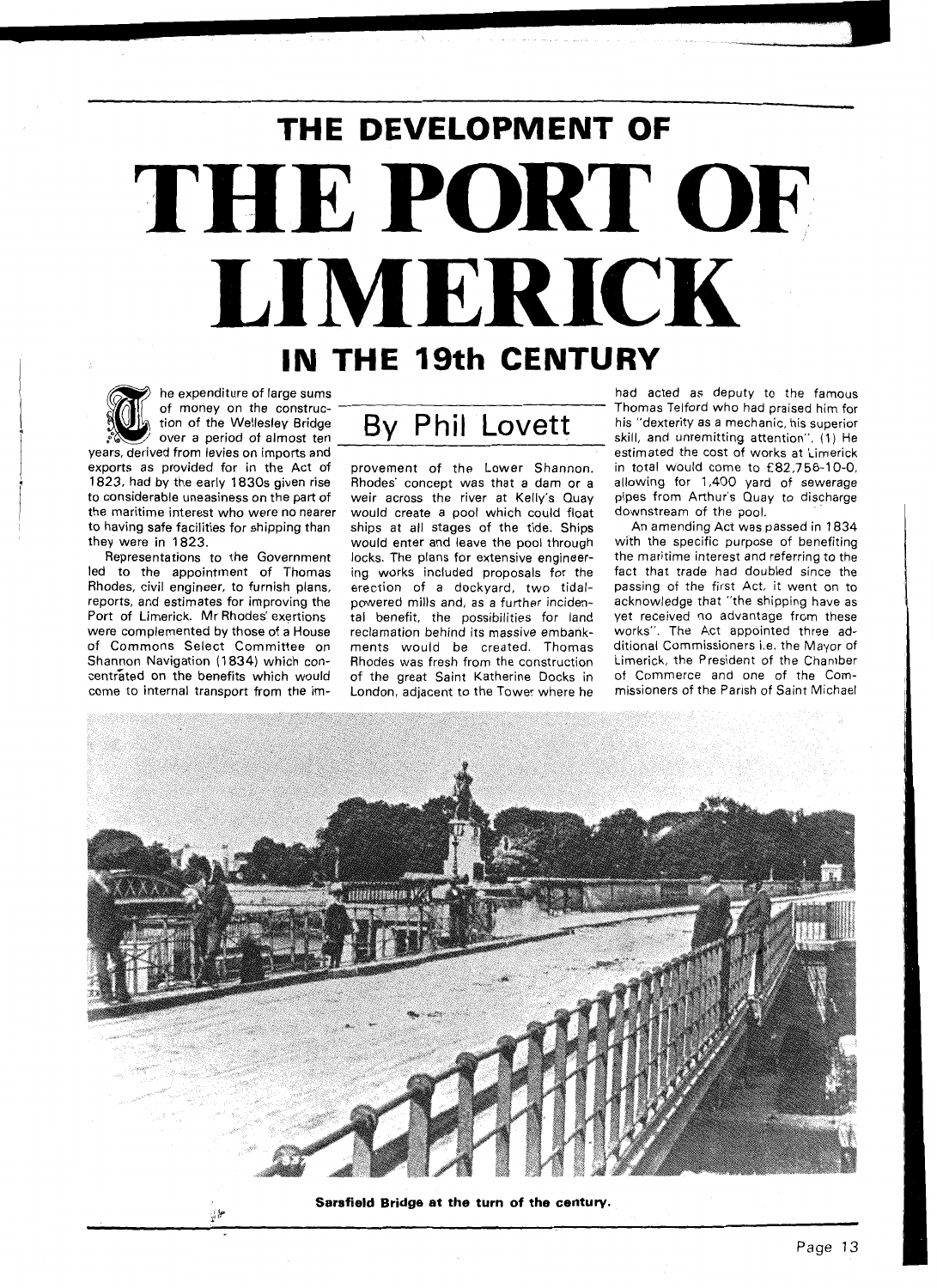and provided for the election of other Commissioners in addition to those appointed under the 1823 Act and their replacement by election on death or other vacancy. The Act empowered the Bridge Commissioners to borrow up to f 200.000,for the execution of the works and to pay compensation to mill owners at Curraghgour and Corbally mills if on enquiry it was to be found that their properties would be damaged by the proposed interference with water flows. The river was to be surveyed for this purpose before the quays or weir were to be commenced. They were also given the right to acquire by compulsory purchase all the private quays and areas necessary for the works and the power to levy a charge of 3d per ton on coal imports. Under these provisions the Commissioners spent more than €50,000. Russell's Quay cost €3,356. The sum for Harvey's Quay was £1,628-15-0, while Spaight's Quay was constructed for f 622.

Lord Gort accepted £5,000 in com-<br>pensation for the loss of his £1,100 annual fees as Water Bailiff of the Lower Shannon, an ancient office which involved the enforcement of any warrants against seamen or shipping in that part of the river. (2)

A contemporary account (3) indicates that Rhodes works failed at a preliminary stage for the reason that the shingle bed of the river was so permeable by water to make dam work useless; secondly,. that the depth of water which could be impounded would be insufficient for any useful purpose as a dock. Other engineers came to the conclusion that the obstruction caused by such works would in time cause extensive flooding in the city. (4) By 1836 it appears that some interests had become so impatient at the slow progress of works under the auspices of the Bridge Commissioners that the Board of Works had been influenced to write to the Bridge Commissioners that a line of private $+$  quays be built immediately by those desirous of doing so. However the Bridge Commissioners rebutted this proposal as contrary to long-standing policy for the erection of public quays. It seems that some interest was engaged in promoting this proposal which surfaced again at a later public enquiry (5) though it was never acted upon.

Over the next decade no progress other than the improvement of the quays ensued and in 1839 we find that Lieutenant Woulfe R.M., then in charge of the survey of the Shannon, wrote to the Bridge Commissioners imploring them that from a sense of duty they should do something about the state of the Lower Shannon. He stated: "I have seen enough to excite my surprise at the neglected state in which the navigation is allowed to remain for want of buoys, beacons, and leading marks". **(6)** He goes on to say that "Scarcely a vessel ever goes up or doyn the river without grounding;" and suggests that some obstructions could easily be removed. The implication of this letter is of a certain paralysis of harbour works which is again echoed in a major public enquiry. This was carried out by the Tidal Harbour Commission which had been set up on February 1st, 1845 with "full power and authority to inquire into the state and condition of the Tidal and other Harbours. Shores, and navigable Rivers of Our United Kingdom of Great Britain and Ireland". (7) The Tidal Harbour Commissioners surveyed 260 harbours and havens "comprising a mass of valuable information". (8)

On September 12th. 1845 Captain John Washington on behalf of the Tidal Harbour Commissioners wrote to the Limerick Bridge Commissioners from Valentia proposing that he should enquire into the Harbour of Limerick. The Bridge Commissioners, seemingly excited by the opportunities which such, an enquiry would present, resolved to invite "the following Noblemen and Gentlemen to attend, also the High Sheriff of the City and County, the M.P.A. of the City and County, the Earl of Limerick, Lord Monteagle, the Knight of Glin, Samuel Diekenson" etc. and wrote to them in the following terms: "As this occasion is one that may or rather must lead to the most auspicious and important results in-favour of Limerick, and all the surrounding country, we are confident of your disposition to cooperate on so interesting an occasion". (9)

Captain Washington arrived in Limerick on Thursday, 18th September, 1845 and proceeded to examine under oath the secretary, the collector, the harbour master, the engineer and principal pilots as well as the vice-president of the Chamber of Commerce. In his subsequent report he gives every indication of being totally overwhelmed by the arguments presented in Limerick for the provision of a floating dock and then asked the rhetorical question "why then should such a measure be delayed?" He appears to have accepted that the main cause for such a delay is the fact that the substantial income of £4,000 p.a. arising from harbour dues is entirely committed to the Board of Works for the repayment of earlier advances, especially those for the bridge. He finally concludes that for the future prosperity of the Limerick region a floating dock is absolutely necessary: "One essential link, however, in the chain is wanting, a sheltered port of easy access, with a floating dock for the security of shipping - this Limerick has not, but this Limerick easily might have, and ought to have, and without it the energy of her merchants is paralysed, and her natural advantages of position are, in a great measure, thrown away". (10)

Following on their success with Captain Washington the Bridge Commissioners, perhaps realizing that funds for public works were becoming available for the relief of distress in Ireland, drew up a petition to Parliament for funds for the development of the port and refer to the fact that "at the present time by the visitation of Providence much distress from want of the means of purchasing food by the poor labouring classes is likely to arise in this part of the United Kingdom". (11) In the following month they submitted their estimates of costs of the proposed new works to the Board of Public Works and stressed that the expenditure of this sum (£35,000) "will not only be a means of increasing the security for the repayment of sums already advanced by vastly adding to the revenues of the Port, but what is a most desirable object at this moment - it will afford employment to a large and needy population". (12) This renewed onslaught for funds to build a floating dock attained success and on 5th October 1846 the Bridge Commissioners were informed (13) by the Board of Works that the Lords of the Treasury were prepared to sanction a loan amounting in the whole to €50,000. Having thus secured the funds which they sought, the Bridge Commissioners were faced with the task of actually getting the physical work done which, as it turned out, was just as difficult as getting the money.

The passing by Parliament of the Act of 9th July, 1847 redesignated the Limerick Bridge Commissioners as the Limerick Harbour Commissioners and authorised them to borrow up to £50,- 000 for the construction of harbour works including the floating dock. Captain Washington had remarked in his report (14) "Indeed all parties now seem to have agreed that Mead's Quay is the right place for a floating dock, and the ground there is actually purchased for this purpose, and in possession of the Government", and it now only needed the exertions of the Board of Works, who under the Act were to be responsible for the actual construction works. In February, 1848 the Harbour Master, Captain Randall, in a very comprehensive report (15) submitted to the Commissioners (and adopted by them for transmission to the Admiralty) gave the following account of progress to date: "Ships of one thousand tons burthen discharge their cargoes at the Quay; Contracts have been lately perfected by the Board of Public Works in Ireland for constructing and building Floating Docks at the South West extremity of the City, the entrance to which will be 45 feet in width, and having over the sil, a depth of 22 feet of water at Spring Tide; the area will be near 5 acres and afford ample accommodation for fifty large tonange ships; these works are to be completed in three years".

But by July 1848 W.J. Owens,) the engineer employed by the Limerick Harbour Commissioners was much less optimistic and reported (16) that "judging from the past progress made, and con-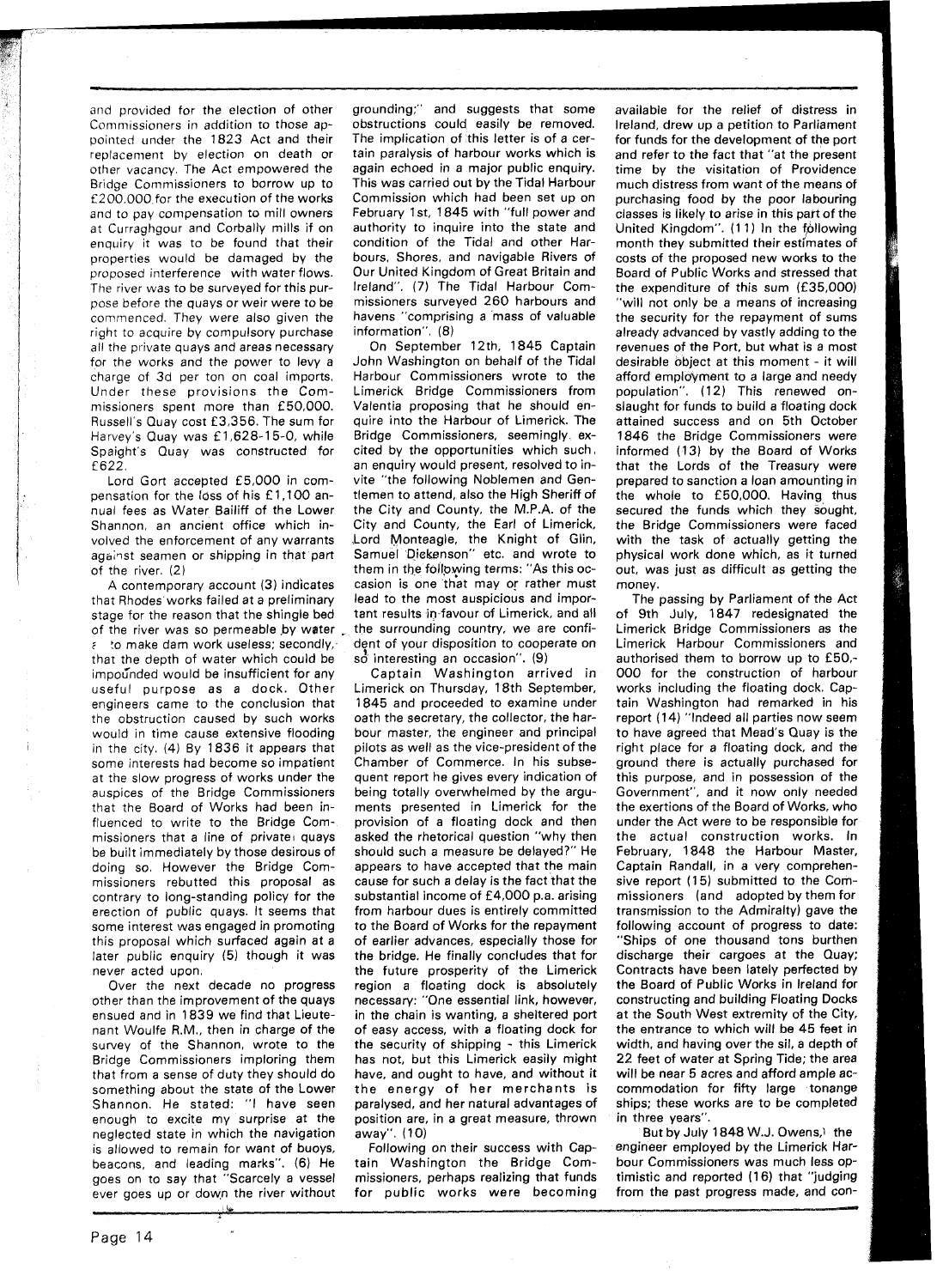sidering that very little can be done in the winter months that it will be fully six years before the shipping interest can enjoy the benefit of these Floating Docks". Two months later, in September 1848, the Harbour Commissioners passed a resolution; "That this Board concurs with the inhabitants of this city in their great anxiety to have the Dock works recommenced forthwith in order, first to give employment to a great number of Labourers who are in destitution, and secondly to remove the just cause of complaint of the rate-payers who are so heavily taxed without deriving any benefit, and further that the Harbour is so crowded at present that more than 20 vessels cannot discharge their cargoes for want of berth-room which causes continual unpleasantness between Masters and Merchants, and therefore have to impress upon the Board of Public Works the necessity that exists for giving all expedition to the Works, and thereby allay the public outcry". (17)

%, **Lk** 

But three months later in January, 1849 the newspaper the **Limerick Reporter** carried an article entitled "The Floating Docks - The Board of Works" (18) which said: "It is melancholy to contemplate the numbers of our citizens and labourers walking about the streets idle in these dismal times, when the greater number of them might be employed in the progress of these works, so entirely concerning the shipping interests of our city. The average weekly receipts of harbour duties is exceeding large; but from the Board of Works having the chief control of management those docks, that before now ought to have been nearly completed, are as yet scarcely commenced. The Bridge Commissioners appear to be mere cyphers, meeting from week to week, yet able to effect nothing, because of the arbitary position of the Board of Works .. The Commissioners should be very peremptory with the Board of Works, and firmly demand their immediately being placed under the direction and management of some competent and responsible undertaker. If not successful, the subject should be made one of enquiry at the opening of the approaching session of Parliament". In response to this chorus of complaint the Board of Works wrote to the Harbour Commissioners (19) in Februry, 1849 saying that they had "made arrangements for the instant recommencement of the Dock works".

On July 6th, 1849 the foundation stone of the floating dock was laid by the Mayor, John Boyce, and four years later on September 26th, 1853 the floating dock was formally opened by Earl St. Germans, Lord Lieutenant General, and General Governor of Ireland. To celebrate the long awaited event "there was a grand procession which moved to the pier at the Wellesley Bridge, where the Steamer 'Rose' was in waiting, and received His Excellency accompanied by



**The old Swivel Bridge.**